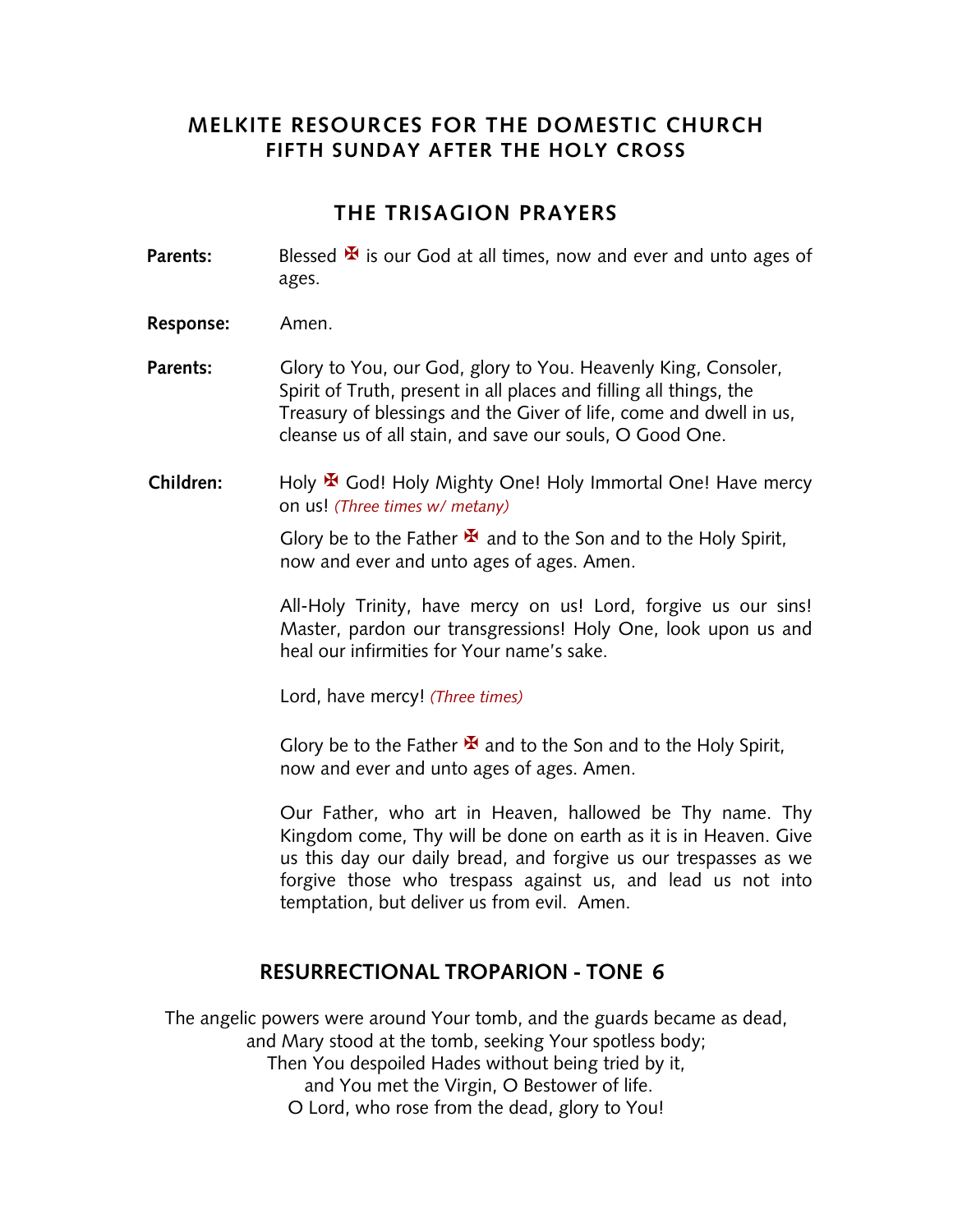## **EPISTLE: 2:4 - 10**

Brethren, God, who is rich in mercy, by reason of his very great love with which he has loved us even when we were dead by reason of our sins, brought us to life together with Christ, and you have been saved by grace. [God] raised us up together, and enthroned us together in heaven in Christ Jesus, so that he might show in future ages the overflowing riches of his grace, through his kindness to us in Christ Jesus. For by grace you have been saved through faith: and that, not on your own, for it is God's gift, and not the result of work which might have been a pretext for anyone to boast. For we are his workmanship, we who were created in Christ Jesus through good works which God has pre-planned so that we could walk in them.  $1$ 

## **GOSPEL: LUKE 16:19-31**

At that time, the Lord told this parable; "there was certain rich man who used to clothe himself in purple and fine linen, and who feasted every day in splendid fashion. And there was certain poor man, named Lazarus, who lay at his gate, covered with sores, and longing to be filled with the crumbs that fell from the rich man's table; even the dogs would come and lick his sores.

And it came to pass that the poor man died and was borne away by the angels into Abraham's bosom; but the rich man also died and was buried in hell. And lifting up his eyes, being in torments, he saw Abraham far off and Lazarus in his bosom. And he cried out and said, 'Father Abraham have pity on me, and send Lazarus to dip the tip of his finger in water and cool my tongue, for I am tormented in this flame.'

But Abraham said to him, 'Son, remember you in your lifetime have received your good things, and Lazarus in like manner evil things; but now here he is comforted whereas you are tormented. And besides all that, between us and you a great gulf is fixed, so that those who wish to pass over from this side to you cannot, and they cannot cross from your side to us.'

And he said, 'Then, father, I pray you to send him to my father's house, for I have five brothers, that he may testify to them, lest they too come into this place of torments.'

And Abraham said to him, 'They have Moses and the Prophets; let them listen to them.' But he answered, 'No father Abraham, but if someone from the dead goes to them, they will repent.'

But he said to him, 'If they do not listen to Moses and the Prophets, they will not believe even if someone rises from the dead." <sup>2</sup>

<sup>1</sup> Epistle Book, English (Apostolos): Bishop Joseph Raya, Alleluia Press, 1980

<sup>2</sup> Gospel Book, English: Bishop Joseph Raya, Alleluia Press, 1978